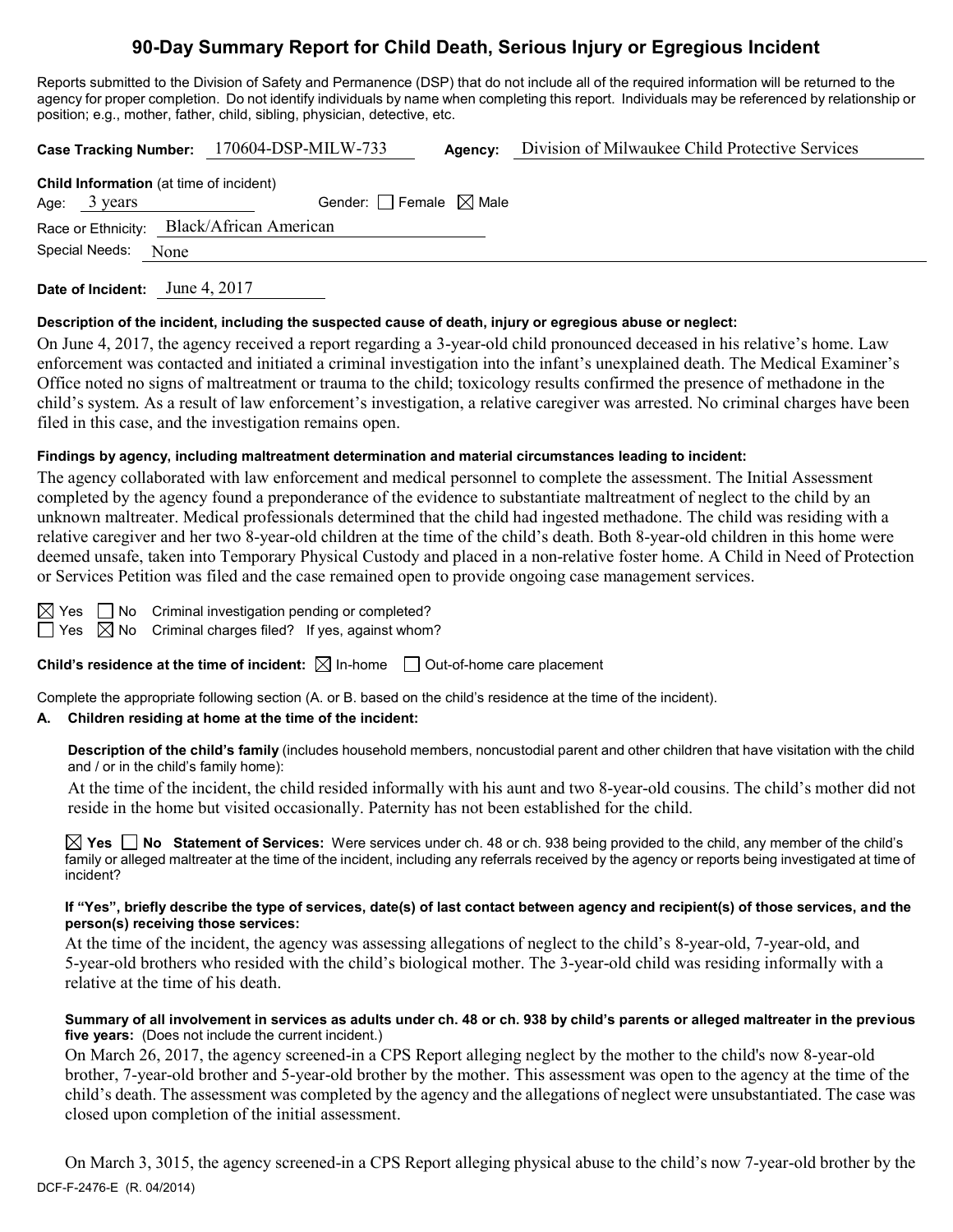mother. An assessment was completed by the agency and the allegation of neglect was unsubstantiated. The case was closed upon completion of the initial assessment.

On October 23, 2013, the agency screened-in a CPS Report alleging neglect to the child's now 8-year-old brother by the mother. An assessment was completed by the agency and the allegation of neglect was unsubstantiated. The case was closed upon completion of the initial assessment.

#### **Summary of actions taken by the agency under ch. 48, including any investigation of a report or referrals to services involving the child, any member of the child's family living in this household and the child's parents and alleged maltreater.** (Does not include the current incident.)

(Note: Screened out reports listed in this section may include only the date of the report, screening decision, and if a referral to services occurred at Access. Reports that do not constitute a reasonable suspicion of maltreatment or a reason to believe that the child is threatened with harm are not required to be screened in for an initial assessment, and no further action is required by the agency.)

The following history is related to the child's biological mother:

On March 26, 2017, the agency screened-in a CPS Report alleging neglect by the mother to the child's now 8-year-old brother, 7-year-old brother and 5-year-old brother by the mother. This assessment was open to the agency at the time of the child's death. The assessment was completed by the agency and the allegations of neglect were unsubstantiated. The case was closed upon completion of the initial assessment.

On March 3, 3015, the agency screened-in a CPS Report alleging physical abuse to the child's now 7-year-old brother by the mother. An assessment was completed by the agency and the allegation of neglect was unsubstantiated. The case was closed upon completion of the initial assessment.

On October 23, 2013, the agency screened-in a CPS Report alleging neglect to the child's now 8-year-old brother by the mother. An assessment was completed by the agency and the allegation of neglect was unsubstantiated. The case was closed upon completion of the initial assessment.

On April 26, 2012, the agency screened-out a CPS Report alleging neglect to the child's now 8-year-old brother by the mother. An assessment was completed by the agency and the allegation of neglect was unsubstantiated. The case was closed upon completion of the initial assessment.

On March 9, 2012, the agency screened-in a CPS Report alleging neglect to the child's now 8-year-old brother, 7-year-old brother and 5-year-old brother by the mother. An assessment was completed by the agency and the allegations of neglect were unsubstantiated. The case was closed upon completion of the initial assessment.

On September 7, 2011, the agency screened-in a CPS Report alleging neglect to the child's now 8-year-old brother and 7-year-old brother by the mother. An assessment was completed by the agency and the allegations of neglect were unsubstantiated. The family was referred to community services, and the case was closed upon completion of the initial assessment.

On May 6, 2011, the agency screened-in a Services Report. The family declined services from the agency, and the case was closed.

On January 7, 2010, the agency screened-in a CPS Report alleging neglect to the child's now 8-year-old brother by the mother. An assessment was completed by the agency and the allegation of neglect was unsubstantiated. The case was closed upon completion of the initial assessment.

The following history is related to the child's relative caregiver, who he was residing with at the time of the incident: On April 26, 2012, the agency screened-out a CPS Report.

On August 12, 2008, the agency screened-in a CPS Report alleging neglect to the child's now 8-year-old cousin. An assessment was completed by the agency and the allegation of neglect was unsubstantiated. The case was opened for ongoing